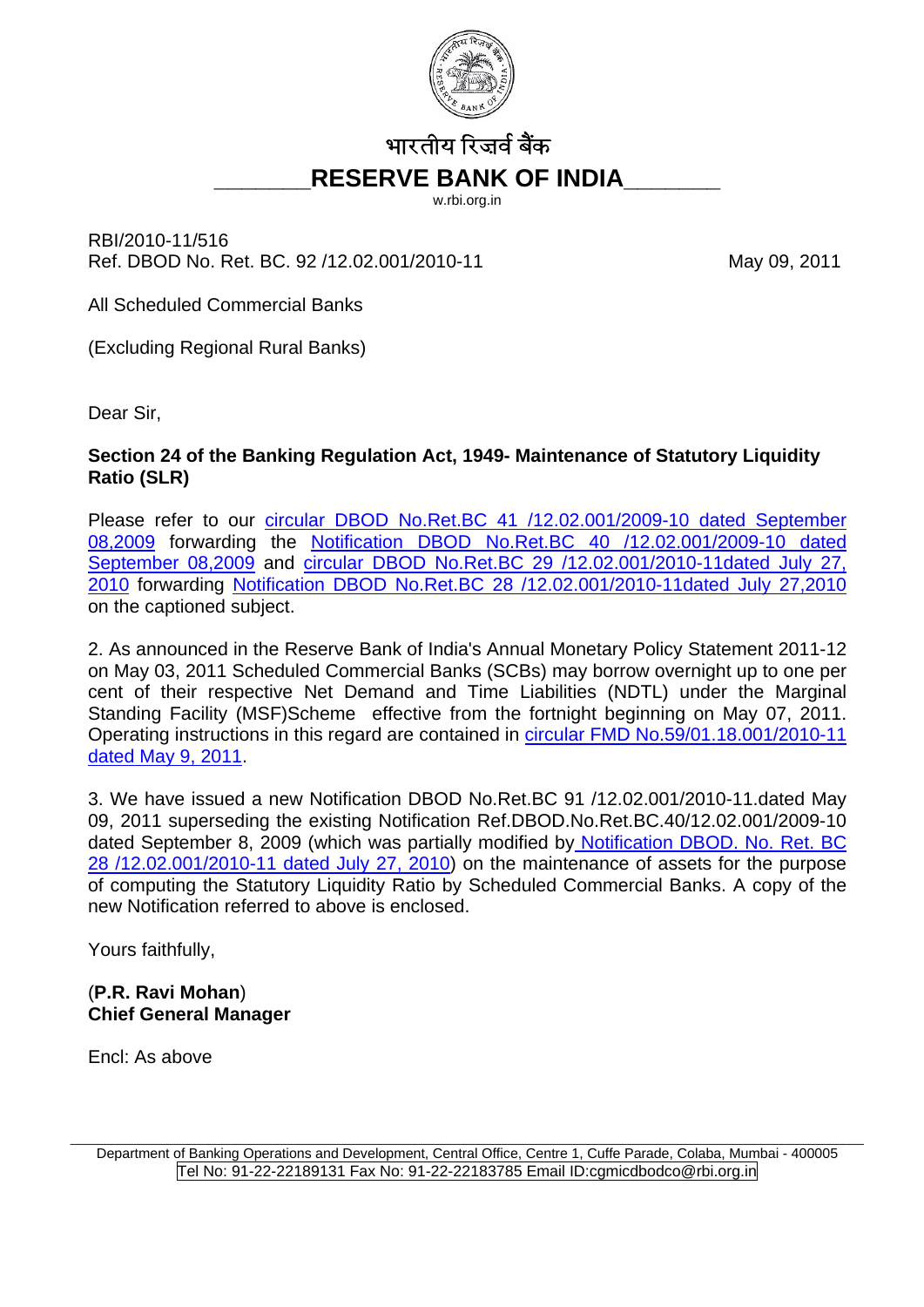## **NOTIFICATION**

In exercise of the powers conferred by sub-section (2A) of Section 24 of Banking Regulation Act, 1949 (10 of 1949) and in partial modification of the [Notification](http://www.rbi.org.in/scripts/NotificationUser.aspx?Id=5260&Mode=0)  [Ref.DBOD.No.Ret.BC.40/12.02.001/2009-10 dated September 8, 2009](http://www.rbi.org.in/scripts/NotificationUser.aspx?Id=5260&Mode=0) and Notification DBOD. No. Ret. BC 28 /12.02.001/2010-11 dated July 27, 2010 the Reserve Bank of India hereby specifies that every scheduled commercial bank shall continue to maintain in India assets, as detailed below, the value of which shall not, at the close of business on any day, be less than 24 per cent of the total net demand and time liabilities in India as on the last Friday of the second preceding fortnight as prescribed vide [notification](http://www.rbi.org.in/scripts/NotificationUser.aspx?Id=6149&Mode=0#En)  [DBOD.No.Ret.BC.66/12.02.001/2010-11 dated December 16, 2010](http://www.rbi.org.in/scripts/NotificationUser.aspx?Id=6149&Mode=0#En) valued in accordance with the method of valuation specified by the Reserve Bank of India from time to time:

- (a) Cash or
- (b) Gold valued at a price not exceeding the current market price, or
- (c) Investment in the following instruments which will be referred to as "Statutory Liquidity Ratio (SLR) securities":
	- $(i)$  [Dated securities](http://rbidocs.rbi.org.in/rdocs/content/docs/SLR090511_F2.xls) issued up to May 6, 2011 as listed in the [Annex;](http://rbidocs.rbi.org.in/rdocs/content/docs/SLR090511_F1.xls)
	- (ii) Treasury Bills of the Government of India;
	- (iii) Dated securities of the Government of India issued from time to time under the market borrowing programme and the Market Stabilization Scheme;
	- (iv) State Development Loans (SDLs) of the State Governments issued from time to time under the market borrowing programme; and
	- (v) Any other instrument as may be notified by the Reserve Bank of India.

 Provided that the securities (including margin) referred to above, if acquired under the Reserve Bank- Liquidity Adjustment Facility (LAF), shall not be treated as an eligible asset for this purpose.

Explanation: For the above purpose, "market borrowing programme" shall mean the domestic rupee loans raised by the Government of India and the State Governments from the public and managed by the Reserve Bank of India